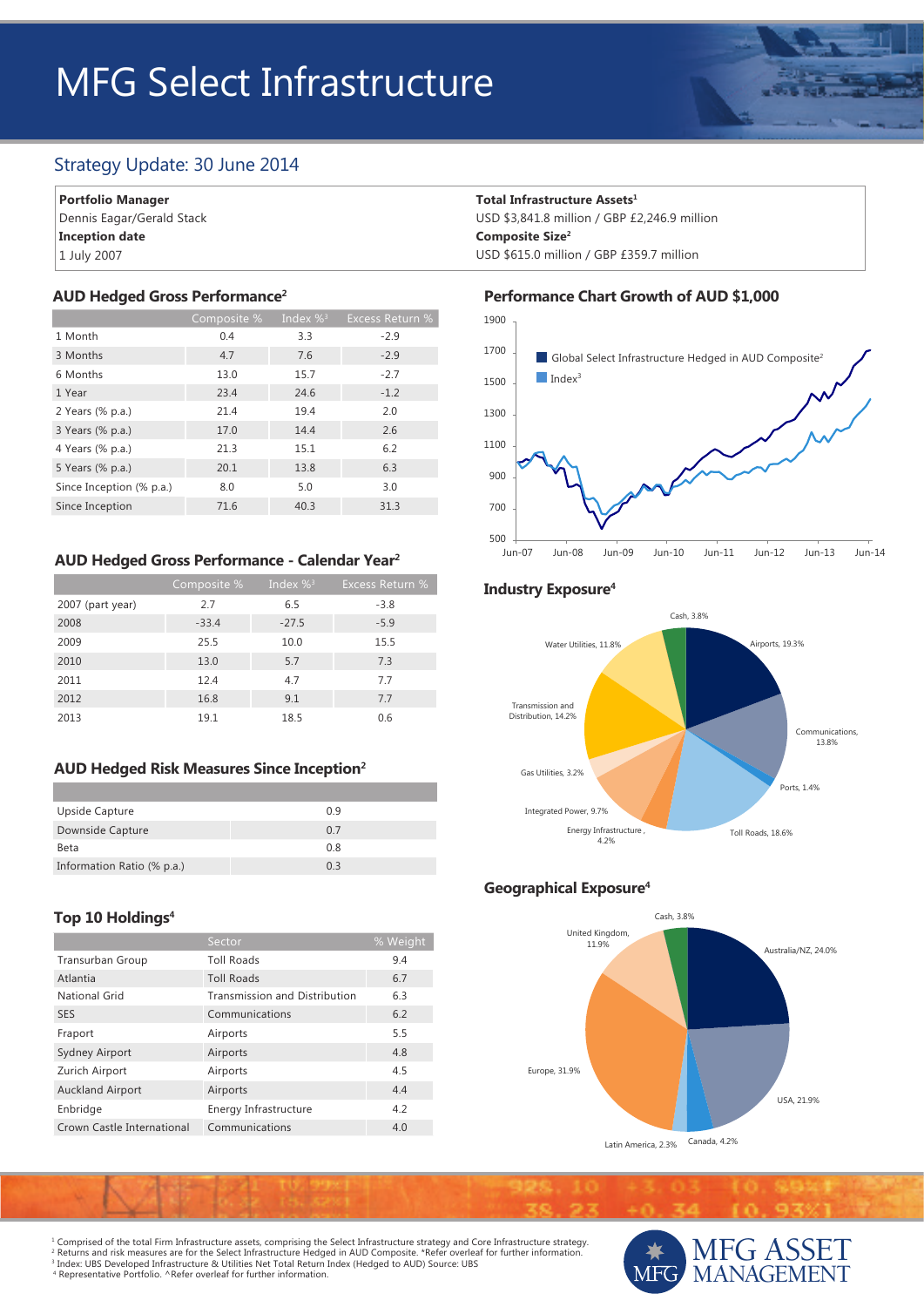#### **Fund Commentary**  $\mathcal{L} = \{ \mathcal{L} \mid \mathcal{L} \in \mathcal{L} \}$

During the June 2014 quarter, the Magellan Select Infrastructure strategy returned +4.7% compared to the benchmark UBS index return of +7.6%. The return for the 12 months ending 30 June 2014 was 23.4% for the Select Infrastructure strategy compared to 24.6% for the index. The underperformance in both periods is almost entirely explained by events during the month of June 2014 when the Select Infrastructure strategy underperformed the index by 2.9%.

The month of June 2014 saw very strong performance from sectors excluded from Magellan's relatively conservative definition of the infrastructure universe. For instance, Japanese utilities in the UBS index generated weighted average total shareholder returns (TSR) of 4.5% for the month while unregulated power generators delivered a 5.6% TSR.

June also experienced strong results from US utilities with the stocks in the UBS index giving a TSR of 5.0%. The Select Infrastructure strategy has a relatively small exposure to stocks domiciled in the USA compared to the benchmark UBS index as we view the USA utilities market as expensive relative to other investment opportunities in the listed infrastructure and utilities investment universe.

The June quarter saw solid returns from all sectors except ports. The best performing stocks in the Select Infrastructure strategy during the quarter were UK water company United Utilities (TSR of +15.4%), US gas utility Atmos Energy (+14.1%), Italian toll road company Atlantia (+13.9%) and German port Hamburger Hafen (+13.9%). Weighing on the Select Infrastructure strategy returns for the quarter were global oil & chemical tank storage company Vopak (-9.7%), German airport company Fraport (-2.7%) and Zurich Airport (-2.4%).

## **Transurban \_\_\_\_\_\_\_\_\_\_\_\_\_\_\_\_\_\_\_\_\_\_\_\_\_\_\_\_\_\_\_\_\_\_\_\_\_\_\_\_\_\_\_\_\_\_\_\_\_\_\_\_\_\_\_\_\_\_\_\_\_\_\_\_\_\_\_\_\_\_\_\_**

In our December 2013 half yearly report to investors, we highlighted the strengths of Australian toll road company Transurban. Subsequently, we were pleased to participate in a large equity raising conducted by Transurban which was used to help fund a controlling interest in a consortium that acquired Queensland Motorways Limited (QML) for approximately A\$7bn.

This was not an outstanding value accretive acquisition – in fact the price paid was very much in line with our own valuation. However, all toll roads, and particularly toll road networks such as QML, have inherent yet unquantifiable option value. Because of this, we expect that the price paid for these assets will look relatively cheap over time.

That option value is on display in Transurban's existing toll road networks in Sydney & Melbourne, where deals reached with local road authorities have seen the company investing capital to improve the capacity of its toll roads (and sometimes the surrounding road network) in return for toll increases and concession extensions that are significantly Net Present Value positive.

As a specific example, in 2010 Transurban reached agreement with the NSW Government to widen the M2 from two lanes in each direction to three and build additional access ramps. In return, the concession term was extended by four years and tolls were increased by approximately 8%. As a result our valuation of Transurban's equity in this asset increased by over 30%.

#### **Outlook**  $\blacksquare$

Magellan believes that infrastructure assets, with requisite earnings reliability and a linkage of earnings to inflation, offer an attractive, long-term investment proposition. Furthermore, given the predictable nature of earnings and the structural linkage of those earnings to inflation, the investment returns generated by infrastructure assets are different from standard asset classes and offer investors valuable diversification when included in an investment portfolio. In the current uncertain economic and investment climate, the reliable financial performance of infrastructure investments makes them particularly attractive and an investment in listed infrastructure can be expected to reward patient investors with a three- to five-year timeframe.

Magellan maintains a conservative approach to the management of this Fund. This will not change regardless of market conditions, as we strongly believe such a defensive posture reflects the role infrastructure should play in any portfolio. This may mean that the Fund underperforms the benchmark if markets continue to rise strongly, an outcome that would not cause us a moment's discomfort.